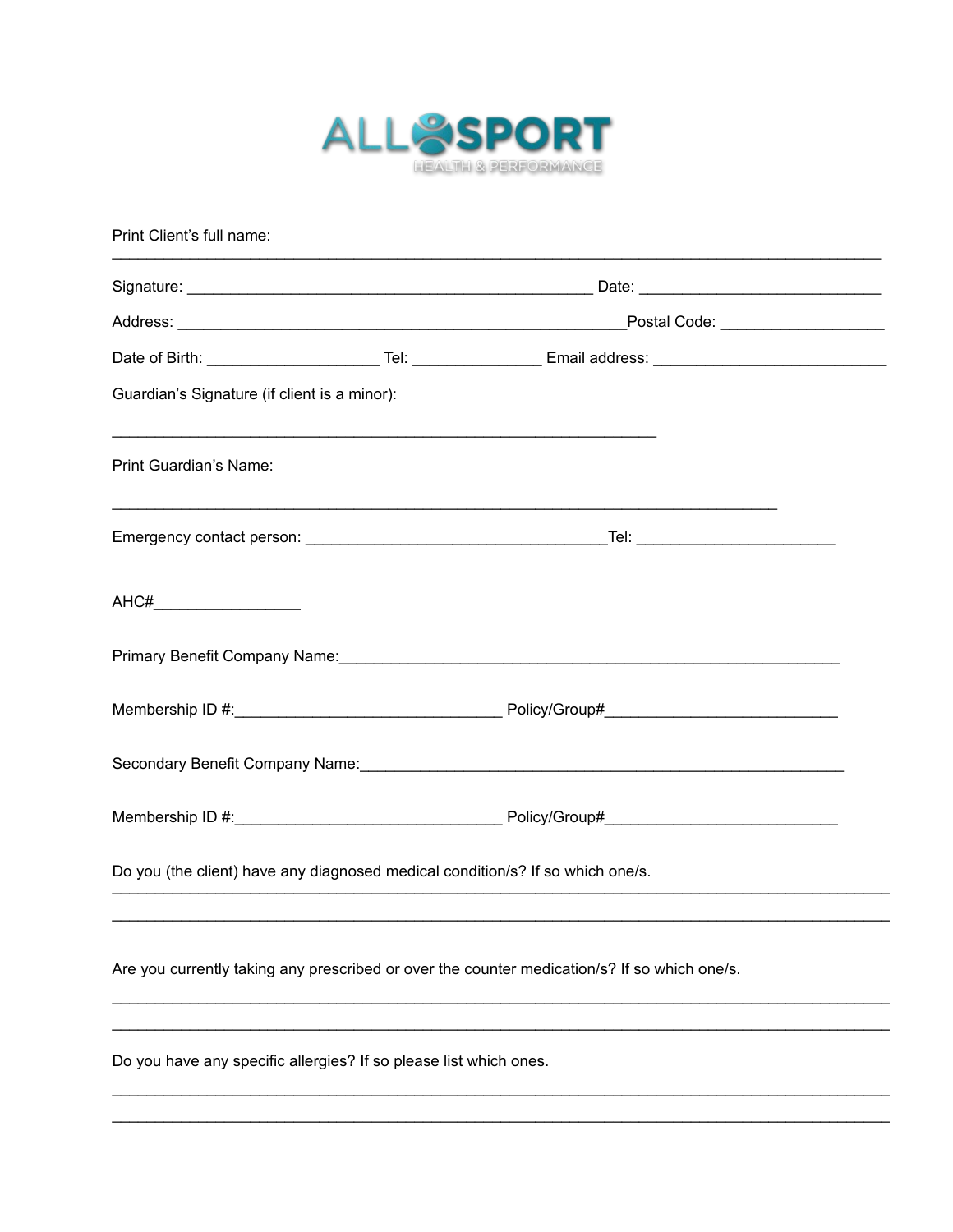$\mathcal{L}_\mathcal{L} = \mathcal{L}_\mathcal{L} = \mathcal{L}_\mathcal{L} = \mathcal{L}_\mathcal{L} = \mathcal{L}_\mathcal{L} = \mathcal{L}_\mathcal{L} = \mathcal{L}_\mathcal{L} = \mathcal{L}_\mathcal{L} = \mathcal{L}_\mathcal{L} = \mathcal{L}_\mathcal{L} = \mathcal{L}_\mathcal{L} = \mathcal{L}_\mathcal{L} = \mathcal{L}_\mathcal{L} = \mathcal{L}_\mathcal{L} = \mathcal{L}_\mathcal{L} = \mathcal{L}_\mathcal{L} = \mathcal{L}_\mathcal{L}$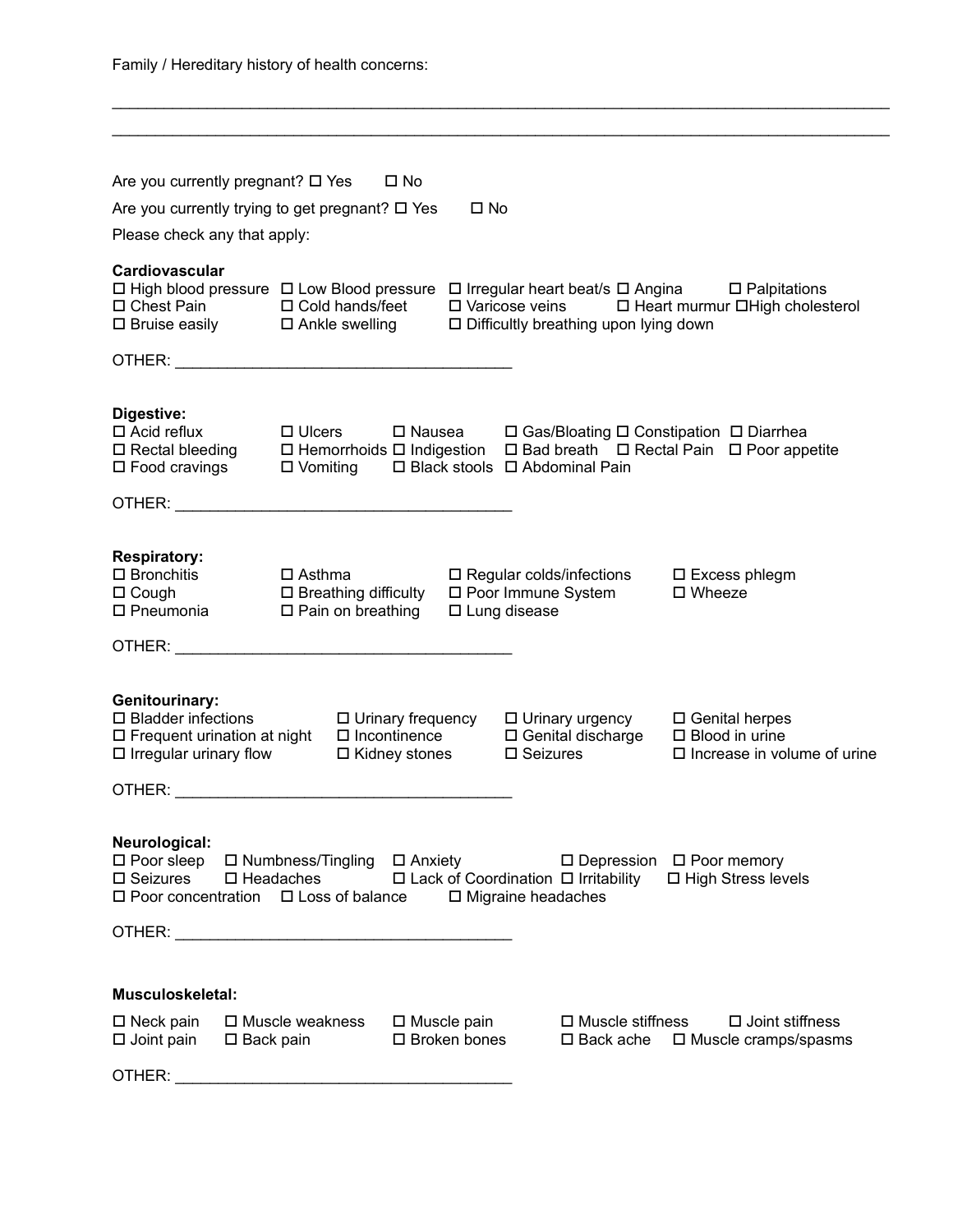| Gynecological:<br>□ Severe menstrual cramps<br>□ Vaginal discharge<br>$\Box$ Irregular menstruation<br>□ Regular pelvic examinations □ Menopausal<br>□ Vaginal infections | $\square$ Excessive menstrual blood clots<br>$\square$ Breast lumps/cysts<br>$\Box$ Major pre-menstrual issues<br>$\Box$ Infertility |                                                                               |                                              | $\Box$ Pain on intercourse<br>$\square$ Heavy menstrual bleeding<br>$\square$ Self breast examination<br>□ Regular Pap smear test<br>$\Box$ Currently pregnant |                                        |
|---------------------------------------------------------------------------------------------------------------------------------------------------------------------------|--------------------------------------------------------------------------------------------------------------------------------------|-------------------------------------------------------------------------------|----------------------------------------------|----------------------------------------------------------------------------------------------------------------------------------------------------------------|----------------------------------------|
|                                                                                                                                                                           |                                                                                                                                      |                                                                               |                                              |                                                                                                                                                                |                                        |
| <b>Male Reproductive:</b><br>□ Prostate concerns<br>$\Box$ Painful intercourse<br>$\square$ Sexually transmitted disease $\square$ Hernia/s                               | □ Erectile Dysfunction □ Impotence<br>□ Painful ejaculation                                                                          |                                                                               | $\square$ Sterility<br>□ Testicular concerns | □ Premature ejaculation<br>$\square$ Low Libido<br>□ Andropause concerns                                                                                       |                                        |
|                                                                                                                                                                           |                                                                                                                                      |                                                                               |                                              |                                                                                                                                                                |                                        |
| <b>Endocrine/Hormonal:</b><br>$\square$ Fatigue<br>$\square$ Fevers<br>$\square$ Excessive thirst<br>$\Box$ High blood sugar<br>$\square$ Weight loss                     | $\square$ Slow metabolism                                                                                                            | $\Box$ Chills<br>$\Box$ Intolerance to heat or cold<br>$\square$ Weight gain  |                                              | $\square$ Night sweats<br>□ Low blood sugar<br>□ Autoimmune disease                                                                                            |                                        |
| <b>Skin/Hair:</b><br>$\square$ Rashes<br>$\Box$ Itching<br>$\square$ Mole/s<br>$\Box$ Acne<br>$\square$ Dandruff                                                          | $\Box$ Poor healing sores $\Box$ Eczema<br>$\Box$ Hives                                                                              |                                                                               | □ Skin cancer □ Loss of Hair                 | □ Fungal Infections                                                                                                                                            |                                        |
|                                                                                                                                                                           |                                                                                                                                      |                                                                               |                                              |                                                                                                                                                                |                                        |
| Eyes/Ears:<br>$\square$ Impaired vision<br>$\square$ Eye pain<br>□ Double vision<br>$\Box$ Vertigo<br>$\square$ Dizziness                                                 | $\square$ Spots in front eyes                                                                                                        | $\Box$ Cataracts<br>$\square$ Ringing in the ears<br>$\square$ Ear infections |                                              | $\Box$ Blurred vision<br>$\square$ Impaired hearing<br>□ Ear discharge                                                                                         | $\Box$ Glaucoma<br>$\square$ Ear aches |
| OTHER: www.astronometer.com                                                                                                                                               |                                                                                                                                      |                                                                               |                                              |                                                                                                                                                                |                                        |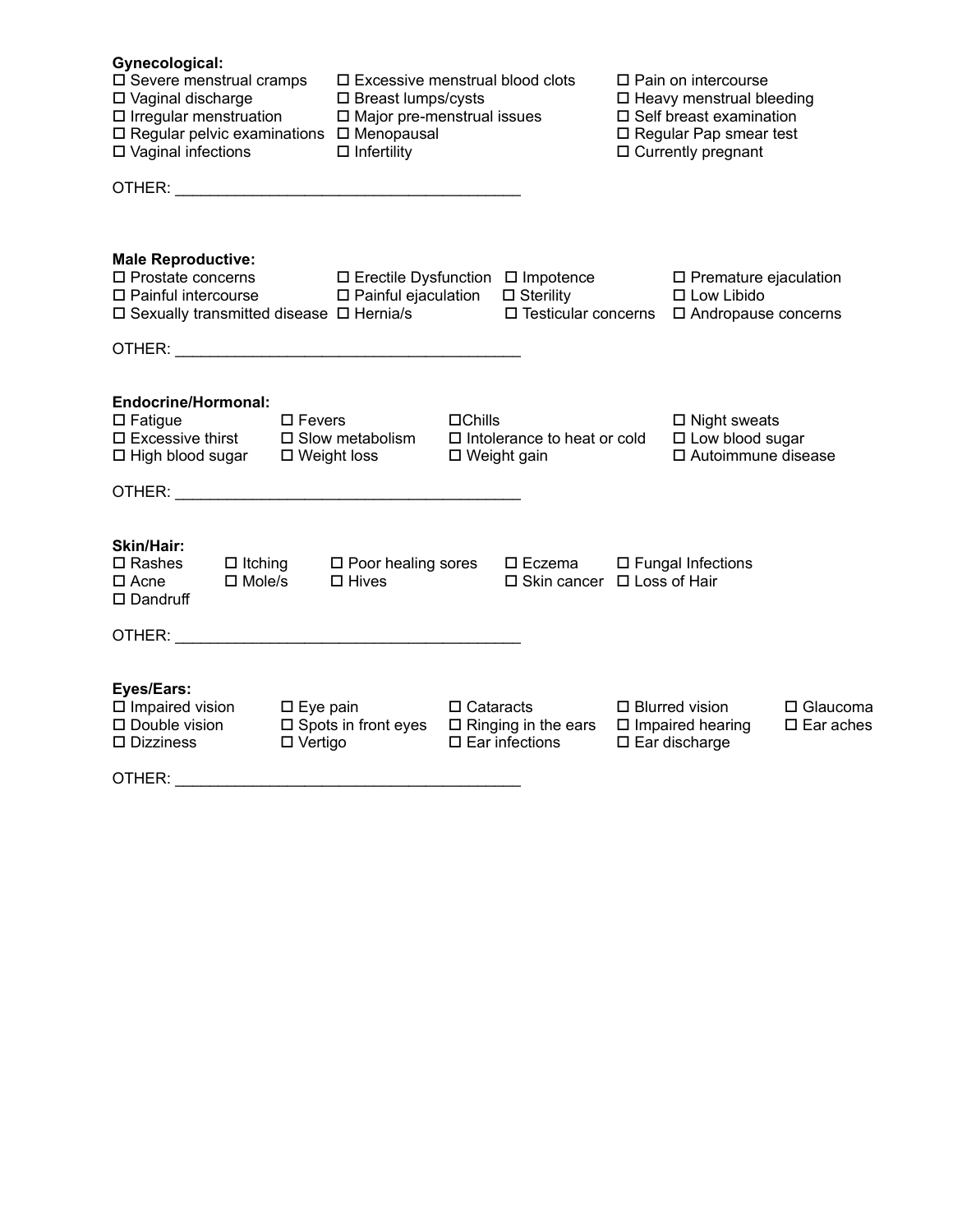## CONSENTS

"Acupuncture" means the stimulation of a certain point or points near the surface of the body via the insertion of thin needles. The purpose of acupuncture is to prevent or modify the perception of pain and normalization of physiological functions. If often serves in the treatment of certain diseases or dysfunctions of the body. Acupuncture includes the techniques of electro-acupuncture, manual stimulation, cupping, Tui Na, and/or moxibustion. The potential benefits: acupuncture may allow for the painless relief of one's symptoms without the need for drugs and improve balance of bodily energies leading to the prevention of illness, or the elimination of presenting problems.   

Use of disposable needles: To reduce the possibility of infection from acupuncture, all needles are pre-sterilized, one-time use needles made of surgical steel needles. After each treatment, they are disposed of as medical waste, needles are never reused. Additionally, your acupuncturist has had training in Clean Needle technique and Universal Precautions.

Potential risks: slight pain or discomfort at the site of needle insertion, infections, bruises, weakness, numbness, fainting, nausea and aggravation of problematic systems existing prior to acupuncture treatment. Cupping almost always causes bruising. Unusual risks of acupuncture include spontaneous miscarriage, nerve damage and organ puncture, including lung puncture (pneumothorax).

By agreeing, I show that I have read the above Patient Information, have been told about the risks and benefits of acupuncture, herbals and other procedures and have had an opportunity to ask questions. I intend this consent to cover the entire course of treatment for my present condition and for any future condition(s) for which I seek treatment. \_\_\_\_\_\_\_\_ (Initials)

Herbal Remedies: The herbs and nutritional supplements (which are from plant, animal or mineral sources) that have been recommended are traditionally considered safe in the practice of Traditional Chinese Medicine or Western Herbalism, although some may be toxic in large doses or when mixed with some pharmaceuticals. I understand that some herbs may be inappropriate during pregnancy. Some possible side effects of taking herbs are nausea, gas, stomach-ache, vomiting, headache, diarrhea, rashes, hives and tingling of the tongue. I will notify Katherine Talbot if I experience any of the above-mentioned side effects or if I become pregnant. \_\_\_\_\_\_ (Initials)

I, the undersigned, hereby acknowledge that Katherine Talbot does NOT give medical advice. I acknowledge that I am seeking custom made alternative health care products and that this brief consultation is not a substitute for the advice of a medical physician. \_\_\_\_\_\_\_\_\_\_\_\_(Initials)

I hereby assume any risks and I do clearly swear that every decision that I make will be of my own free will. I acknowledge that it is my responsibility to inform my medical physician of any recommendations I choose to follow and any products I choose to use as a result of my consultation with Katherine Talbot. I hereby release, hold harmless, and waive all my rights to sue Katherine Talbot for any cause, and for any loss, cost or damage, arising from the services provided to me. \_\_\_\_\_\_\_\_ (Initials)